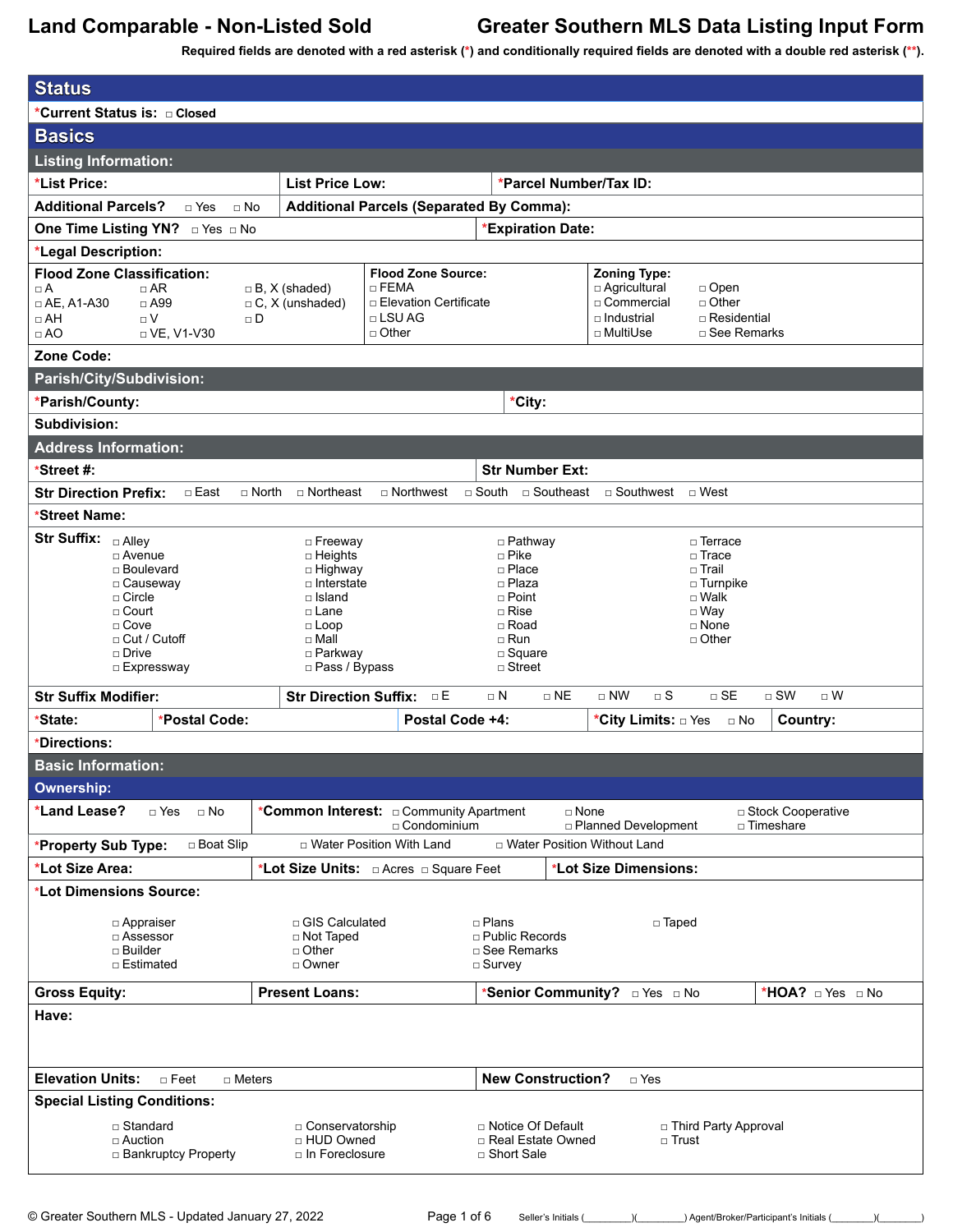| <b>Description</b>                                                                                                                                                                                                                                                                                                                                                                                                                                                                                                                                                            |
|-------------------------------------------------------------------------------------------------------------------------------------------------------------------------------------------------------------------------------------------------------------------------------------------------------------------------------------------------------------------------------------------------------------------------------------------------------------------------------------------------------------------------------------------------------------------------------|
| <b>Public Remarks:</b>                                                                                                                                                                                                                                                                                                                                                                                                                                                                                                                                                        |
| The Public Remarks may only contain a description of the property, its features, its location or community, specific terms to or exclusions from a sale (or lease).<br>All text must be entered in the English language ONLY. The following are NOT allowed to appear in the property description: Gate/Alarm Codes, Lockbox<br>Combo, FSBO, Vacant, Occupied, Open House Information, Showing Instructions, Email Addresses, Website Addresses, Phone Numbers, Agent, Assistant,<br>Co-Lister or Owner Names, or any language that violates Fair Housing and HUD Guidelines. |
| <b>Exclusions:</b>                                                                                                                                                                                                                                                                                                                                                                                                                                                                                                                                                            |
|                                                                                                                                                                                                                                                                                                                                                                                                                                                                                                                                                                               |
|                                                                                                                                                                                                                                                                                                                                                                                                                                                                                                                                                                               |
|                                                                                                                                                                                                                                                                                                                                                                                                                                                                                                                                                                               |
|                                                                                                                                                                                                                                                                                                                                                                                                                                                                                                                                                                               |
| Inclusions:                                                                                                                                                                                                                                                                                                                                                                                                                                                                                                                                                                   |
|                                                                                                                                                                                                                                                                                                                                                                                                                                                                                                                                                                               |
|                                                                                                                                                                                                                                                                                                                                                                                                                                                                                                                                                                               |
|                                                                                                                                                                                                                                                                                                                                                                                                                                                                                                                                                                               |
| Virtual Tour URL Unbranded (NO Agent/Broker Information):<br>The Virtual Tour Field shall contain ONLY a live link to a Virtual Tour of the property. The Virtual Tour may not include such things as: agent/broker photos, agent/<br>broker names, phone numbers, web site addresses, email addresses or advertising other than about the property. No messages or solicitations of any kind.<br>Begin your URL with HTTP:// or HTTPS://. For example http://www.virtualtoursite.com/etc.                                                                                    |
|                                                                                                                                                                                                                                                                                                                                                                                                                                                                                                                                                                               |
| <b>Syndication Remarks &amp; Branded Virtual Tour</b>                                                                                                                                                                                                                                                                                                                                                                                                                                                                                                                         |
| <b>Syndication Remarks:</b>                                                                                                                                                                                                                                                                                                                                                                                                                                                                                                                                                   |
| Syndication Remarks may contain information intended specifically for the consumers; this includes contact and other non-confidential information. Syndication<br>Remarks is used in place of the Property Description for syndication display. If left blank during input, syndication websites will continue to receive the text you<br>place in the "Property Description" field.                                                                                                                                                                                          |
|                                                                                                                                                                                                                                                                                                                                                                                                                                                                                                                                                                               |
|                                                                                                                                                                                                                                                                                                                                                                                                                                                                                                                                                                               |
|                                                                                                                                                                                                                                                                                                                                                                                                                                                                                                                                                                               |
|                                                                                                                                                                                                                                                                                                                                                                                                                                                                                                                                                                               |
|                                                                                                                                                                                                                                                                                                                                                                                                                                                                                                                                                                               |
| Virtual Tour URL Branded (Agent/Broker Information):<br>This Virtual Tour may include Agent/Office branding and will only be used in our Syndication data feeds. Begin your URL with HTTP:// or HTTPS://. For example                                                                                                                                                                                                                                                                                                                                                         |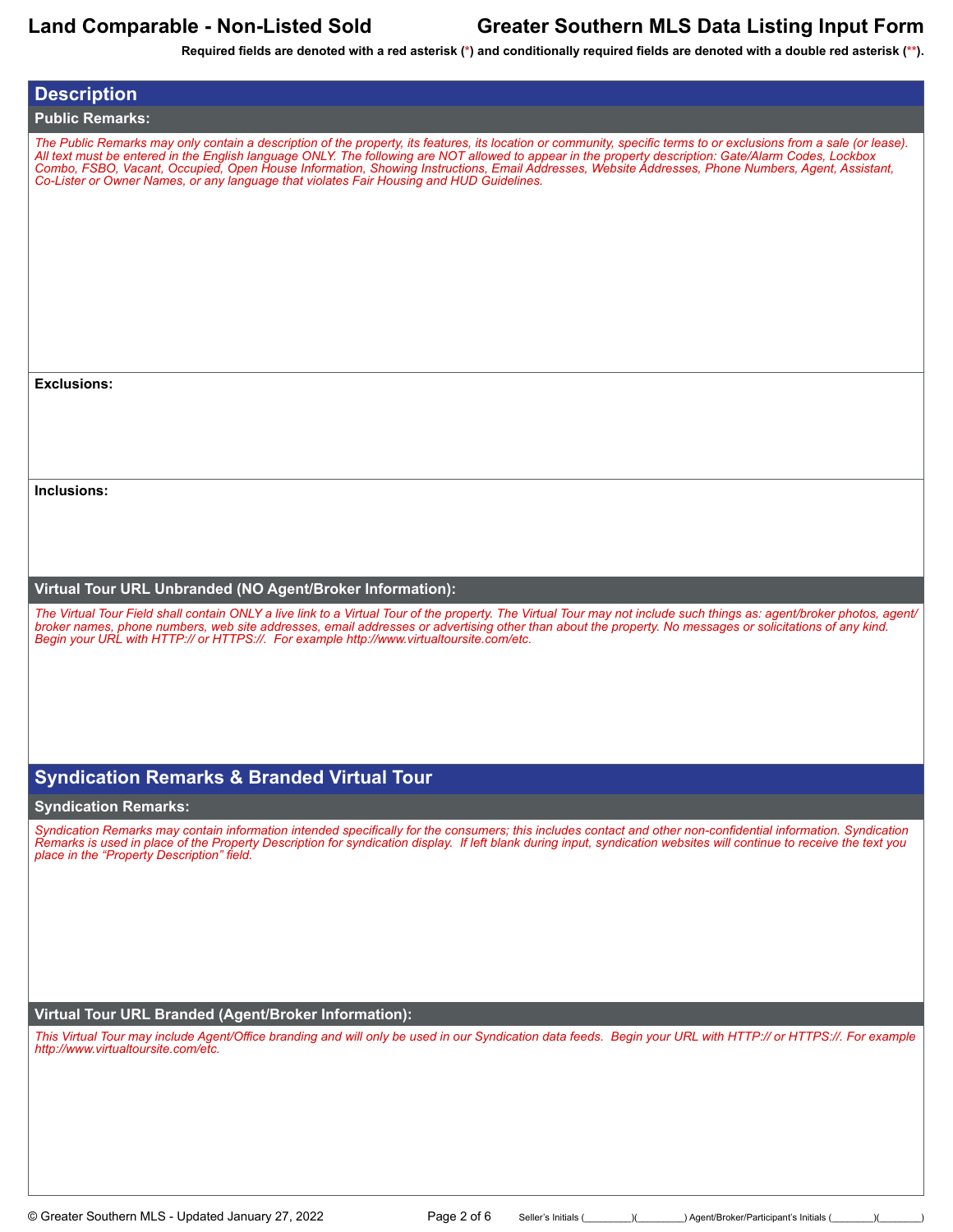**Required fields are denoted with a red asterisk (\*) and conditionally required fields are denoted with a double red asterisk (\*\*).**

## **Features/Land**

| <b>Features:</b> |
|------------------|
|------------------|

### **\*Utilities:**

□ Cable Available □ Cable Connected

- □ Cable Not Available □ Electricity Available
- □ Electricity Connected
- □ Electricity Not Available
- □ Natural Gas Available
- □ Natural Gas Connected
- □ Natural Gas Not Available
- □ None
- □ Other
- □ Phone Available
- □ Phone Connected □ Phone Not Available
- □ Propane
- □ See Remarks
- □ Sewer Available
- □ Sewer Connected
- □ Sewer Not Available
- □ Underground Utilities
- □ Water Available
- □ Water Connected
- □ Water Not Available

### **View:**

### □ Bridge(s)

- □ Canal
- □ Courtyard
- □ Golf Course
- $\n <sup>L</sup>$  ake
- □ Neighborhood
- □ None
- □ Pasture
- □ Pond
- □ Pool
- □ River
- □ Trees/Woods
- □ Water

### **Community Features:**

□ Biking □ BLM/National Forest □ Curbs □ Dog Park □ Fishing □ Golf □ Gutters □ Hiking □ Hunting □ Lake □ Park □ Preserve/Public Land □ Rural □ Sidewalks □ Stable(s) □ Storm Drains □ Street Lights □ Suburban □ Urban

□ Country Road □ County Road □ Highway □ Private Road **Road Surface Type:** □ Alley Paved □ Gravel □ Maintained □ Not Maintained □ Paved

**Road Frontage Type:**

□ Unpaved

## **Sewer:**

□ Alley □ City Street

- □ None
- 
- □ Other
- □ Private Sewer
- □ Public Sewer
- □ Septic Type Unknown
- □ Shared Septic
- □ Unknown
- □ Mechanical

### **Water Source:**

- □ Community
- □ None
- □ Other
- □ Private
- $\neg$  Public
- □ See Remarks
- □ Well

### **Lot Features:**

□ Agricultural □ Agricultural - Dairy □ Agricultural - Other □ Agricultural - Row/Crop □ Agricultural - Tree/Orchard □ Back Yard □ Corner Lot □ Cul-De-Sac □ Front Yard □ Garden □ Irregular Lot □ Landscaped □ Lawn □ No Landscaping □ On Golf Course □ Pasture □ Patio Home □ Paved □ Ranch □ Regular Lot □ Secluded □ Sprinkler System □ Sprinklers Drip System □ Treed Lot □ Utilities - Overhead □ Yard □ Zero Lot Line

| □ Bankruptcy                 |
|------------------------------|
| □ Cautions Call Agent        |
| $\Box$ CC And R's            |
| □ Easements                  |
| □ Environmental Restrictions |
| □ Exclusions Call Agent      |
| □ Flood Insurance Required   |
| □ Flood Zone                 |
| □ Historical                 |
| □ Home Warranty              |
| □ Homeowners Association     |
| □ Incorporated               |
| □ Manufactured Homes Allowed |
| □ Mineral Rights             |
| □ Principal Is RE Licensed   |
| □ Property Report            |

**Disclosures:** □ 3rd Party Rights

## □ REAP

## **Waterfront Features:**

- □ Across the Road from Lake/Ocean
- □ Beach Access
- □ Beach Front
- □ Fishing in Community
- □ Includes Dock
- □ Lake
- □ Lake Front
- □ Lake Privileges
- □ Navigable Water
- □ Pond □ River Front
- □ Waterfront With Home Across Road

### **Current Financing:**

□ Assumable □ Contract □ Conventional □ Existing Bonds □ Fannie Mae □ FHA □ FHA 203(b)  $\Box$  FHA 203(k) □ Freddie Mac □ Government Loan □ None □ Other □ Private □ USDA □ VA □ VA No Loan □ VA No No Loan

© Greater Southern MLS - Updated January 27, 2022 Page 3 of 6 Seller's Initials (\_\_\_\_\_\_)(\_\_\_\_\_\_\_) Agent/Broker/Participant's Initials (\_\_\_\_\_\_\_)(\_\_\_\_\_\_\_\_\_\_\_\_\_\_)

## **Electric:**

- □ 220 Volts
- □ 220 Volts For Spa
- □ 220 Volts in Garage
- □ 220 Volts in Kitchen
- □ 220 Volts in Laundry
- □ 220 Volts in Workshop
- □ 220V Other See Remarks
	-
- □ 440 Volts
- □ Electricity On Property
- □ Electricity Unknown

### **Electricity Provided By:**

- □ Ashley-Chicot Electric
- □ Claiborne Electric
- □ Concordia Electric
- □ Dixie Electric

□ Beauregard □ Cleco □ Entergy □ Jeff Davis □ Other

□ Northeast Louisiana Power

□ Southwest Louisiana Electric □ Southeastern Electric

□ Washington-St. Tammany Electric

- □ Panola-Harrison Electric
- □ Pointe Coupee Electric □ South Louisiana Electric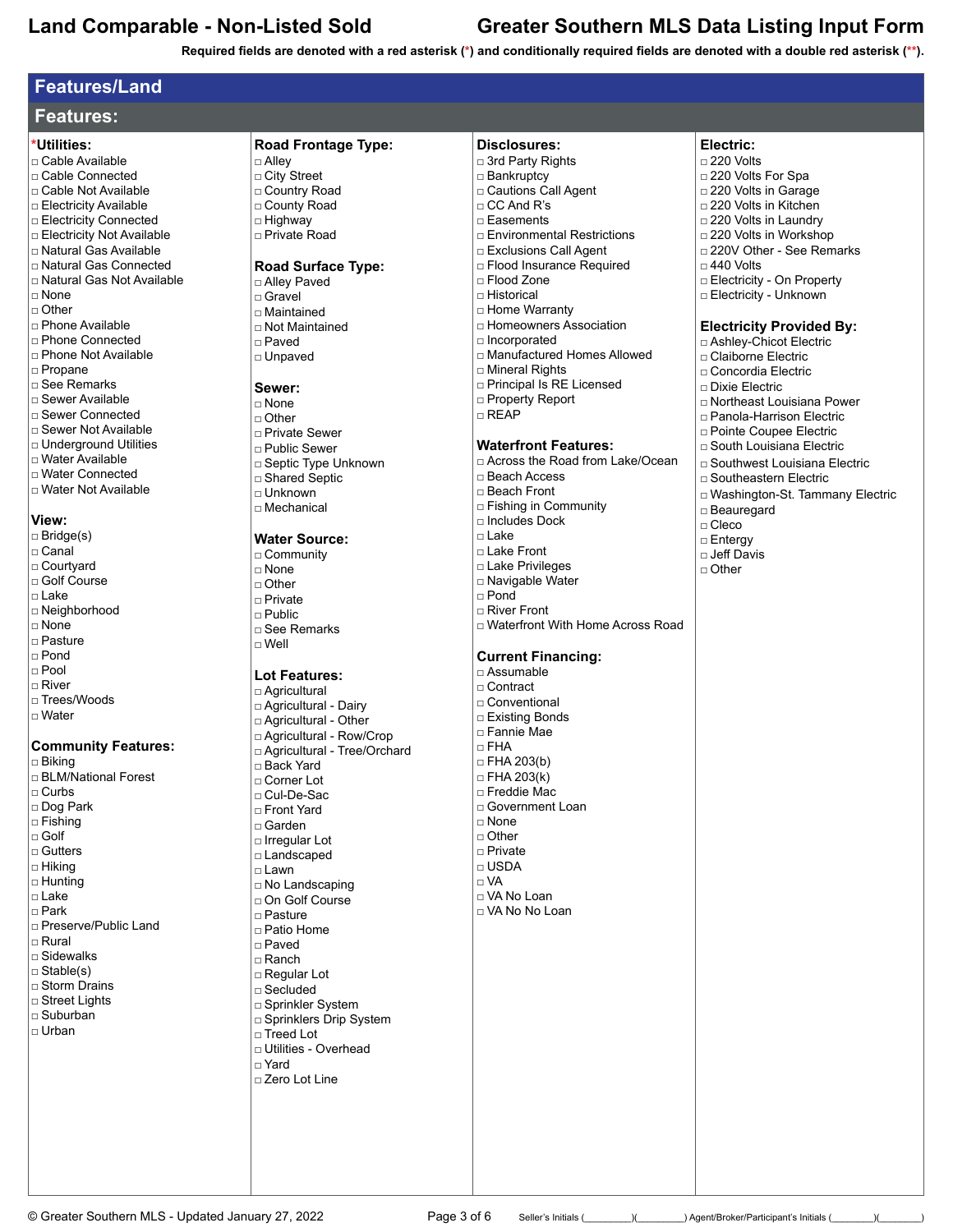| <b>Features/Land (continued)</b>                                                                                                                          |                          |                                                                           |                                                                         |                               |                                                  |      |
|-----------------------------------------------------------------------------------------------------------------------------------------------------------|--------------------------|---------------------------------------------------------------------------|-------------------------------------------------------------------------|-------------------------------|--------------------------------------------------|------|
| <b>Land Information:</b>                                                                                                                                  |                          |                                                                           |                                                                         |                               |                                                  |      |
| <b>Tax Lot:</b>                                                                                                                                           |                          | *Zoning:                                                                  |                                                                         | <b>Tax Map Number:</b>        |                                                  |      |
| Tax Block:                                                                                                                                                |                          | <b>Tax Tract Number:</b>                                                  |                                                                         |                               | <b>Tax Parcel Letter:</b>                        |      |
| <b>Tax Census Tract:</b>                                                                                                                                  |                          | <b>Zoning Description:</b>                                                |                                                                         |                               |                                                  |      |
| <b>Tax Tract Map Status:</b><br>□ Final                                                                                                                   | $\Box$ Pending           | □ None                                                                    | <b>Tax Tract:</b>                                                       |                               |                                                  |      |
| □ Buyer to Assume<br><b>Assessments:</b><br>□ Buyer to Verify<br>□ CFD/Mello-Roos                                                                         |                          | □ None<br>□ Seller to Pay<br>□ Sewer Assessments                          | □ Sewer Bonds<br>□ Special Assessments<br>□ Unknown                     |                               |                                                  |      |
| <b>Special Assessments</b>                                                                                                                                |                          |                                                                           |                                                                         |                               |                                                  |      |
| <b>Additional Land Information:</b>                                                                                                                       |                          |                                                                           |                                                                         |                               |                                                  |      |
| Cleared:                                                                                                                                                  |                          | Soil Type:                                                                |                                                                         | Topography:                   |                                                  |      |
| <b>Current Geological Report?</b>                                                                                                                         | $\Box$ Yes $\Box$ No     | Ingress/Egress:                                                           |                                                                         | Trees:                        |                                                  |      |
| Elevation:                                                                                                                                                |                          | Survey:<br>□ Buyer Pays                                                   | □ Seller Pays                                                           | □ Corners Marked              | □ Survey Done                                    |      |
| Fencing:<br>□ Barbed Wire<br>□ Electric<br>$\Box$ Block<br>$\Box$ Invisible<br>$\Box$ Brick<br>□ Chain Link<br>□ Masonry<br>□ Cross Fenced<br>$\Box$ None | □ Livestock              | □ Partial<br>□ Privacy<br>□ Redwood<br>$\square$ Security<br>□ Split Rail | $\Box$ Stone<br>$\Box$ Vinyl<br>$\Box$ Wire<br>$\Box$ Wood              | □ Stucco Wall                 | □ Wrought Iron                                   |      |
| <b>Distance To:</b>                                                                                                                                       |                          |                                                                           |                                                                         |                               |                                                  |      |
| Water:                                                                                                                                                    | Sewer:                   |                                                                           | Gas:                                                                    |                               | Electric:                                        |      |
| <b>Phone Serv:</b>                                                                                                                                        | Street:                  |                                                                           | Schools:                                                                |                               | Bus:                                             |      |
| Shopping:                                                                                                                                                 | Freeway:                 |                                                                           | Place of Worship:                                                       |                               |                                                  |      |
| <b>Present/Potential Use:</b>                                                                                                                             |                          |                                                                           |                                                                         |                               |                                                  |      |
| <b>Current Use:</b><br>□ Agricultural<br>$\sqcap$ Church<br>□ Commercial<br>$\Box$ Horses                                                                 |                          | $\Box$ Improved<br>$\Box$ Industrial<br>□ Investment<br>□ Multi-Family    | □ Parking lot<br>□ Place of Worship<br>□ Recreational<br>□ Residential  |                               | □ See Remarks<br>$\Box$ Storage<br>□ Unimproved  |      |
| <b>Possible Use:</b><br>□ Agricultural<br>$\Box$ Buyer to verify<br>□ Church<br>□ Commercial                                                              |                          | □ Horses<br>□ Improved<br>□ Industrial<br>□ Investment                    | □ Multi-Family<br>□ Parking lot<br>□ Place of Worship<br>□ Recreational |                               | □ Residential<br>□ See Remarks<br>$\Box$ Storage |      |
| <b>Useable Land Percent:</b>                                                                                                                              |                          |                                                                           |                                                                         |                               |                                                  |      |
| <b>Current Use Comments:</b>                                                                                                                              |                          |                                                                           |                                                                         |                               |                                                  |      |
| <b>Possible Use Comments:</b>                                                                                                                             |                          |                                                                           |                                                                         |                               |                                                  |      |
| Infrastructure:                                                                                                                                           |                          |                                                                           |                                                                         |                               |                                                  |      |
| Improvements:                                                                                                                                             |                          |                                                                           |                                                                         |                               |                                                  |      |
| Water Well? DYes<br>$\Box$ No                                                                                                                             | Well Depth (ft):         |                                                                           | Water Table Depth (ft):                                                 |                               | <b>Well Hole Size:</b>                           |      |
| <b>Well Pump Horsepower:</b>                                                                                                                              | <b>Well Gallons/min:</b> |                                                                           | <b>Well Report?</b>                                                     | $\Box$ Yes<br>⊟ No            |                                                  |      |
| <b>Water Body Name:</b>                                                                                                                                   |                          |                                                                           |                                                                         |                               |                                                  |      |
| Lease/Fees:                                                                                                                                               |                          |                                                                           |                                                                         |                               |                                                  |      |
| <b>HOA Name:</b>                                                                                                                                          |                          |                                                                           |                                                                         | <b>HOA Phone:</b>             |                                                  | Ext: |
| HOA Fee Frequency: $\Box$ Monthly $\Box$ Quarterly $\Box$ Annually $\Box$ Semi-Annually<br><b>HOA Fee:</b>                                                |                          |                                                                           |                                                                         |                               |                                                  |      |
| <b>HOA Management Name:</b>                                                                                                                               |                          |                                                                           |                                                                         |                               |                                                  |      |
| <b>Land Lease Amount:</b>                                                                                                                                 |                          | per: $\Box$ Annually                                                      | □ Monthly                                                               | <b>Land Lease Expiration:</b> |                                                  |      |
| © Greater Southern MLS - Updated January 27, 2022                                                                                                         |                          | Page 4 of 6                                                               | Seller's Initials (                                                     |                               | ) Agent/Broker/Participant's Initials            |      |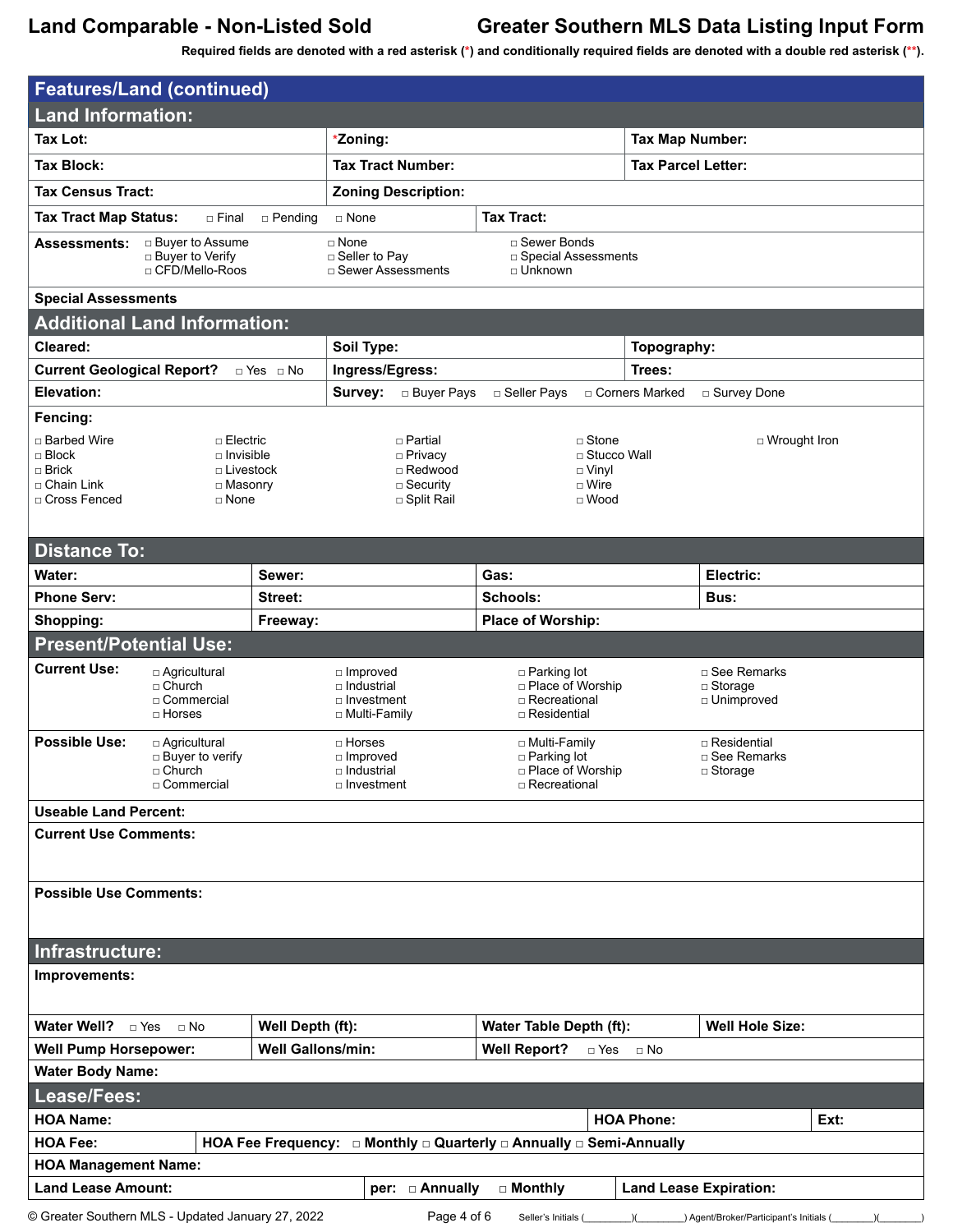**Analysis/Terms**

# **Land Comparable - Non-Listed Sold Greater Southern MLS Data Listing Input Form**

| Alidiyələ/Terrilə                                                                                                                                                                                                                                                                                                                                                                                                                                                                                                                        |                                                                                                                                             |                                                              |                                                                                                    |                                                                                                   |  |
|------------------------------------------------------------------------------------------------------------------------------------------------------------------------------------------------------------------------------------------------------------------------------------------------------------------------------------------------------------------------------------------------------------------------------------------------------------------------------------------------------------------------------------------|---------------------------------------------------------------------------------------------------------------------------------------------|--------------------------------------------------------------|----------------------------------------------------------------------------------------------------|---------------------------------------------------------------------------------------------------|--|
| <b>Analysis &amp; Tax:</b>                                                                                                                                                                                                                                                                                                                                                                                                                                                                                                               |                                                                                                                                             |                                                              |                                                                                                    |                                                                                                   |  |
| Improvements:                                                                                                                                                                                                                                                                                                                                                                                                                                                                                                                            |                                                                                                                                             |                                                              | ,% of Value:                                                                                       |                                                                                                   |  |
| <b>Personal Prop Amt:</b>                                                                                                                                                                                                                                                                                                                                                                                                                                                                                                                |                                                                                                                                             |                                                              | ,% of Value:                                                                                       |                                                                                                   |  |
| <b>Land Value:</b>                                                                                                                                                                                                                                                                                                                                                                                                                                                                                                                       |                                                                                                                                             |                                                              | ,% of Value:                                                                                       |                                                                                                   |  |
| Tax Annual Amt:                                                                                                                                                                                                                                                                                                                                                                                                                                                                                                                          |                                                                                                                                             |                                                              | <b>Tax Rate Total:</b>                                                                             |                                                                                                   |  |
| <b>Tax Year:</b><br>Tax Rate:                                                                                                                                                                                                                                                                                                                                                                                                                                                                                                            |                                                                                                                                             |                                                              | Tax Area:                                                                                          |                                                                                                   |  |
| Terms:                                                                                                                                                                                                                                                                                                                                                                                                                                                                                                                                   |                                                                                                                                             |                                                              |                                                                                                    |                                                                                                   |  |
| $\Box$ FHA<br>$\Box$ 1031 Exchange<br>$\Box$ FHA 203(b)<br>$\sqcap$ Cash<br>□ Cash To Existing Loan<br>$\Box$ FHA 203(k)<br>□ Cash to New Loan<br>□ Freddie Mac<br>□ Contract<br>□ Government Loan<br>□ Land Use Fee<br>□ Conventional<br>□ Fannie Mae<br>□ Lease Back<br><b>Office &amp; MLS</b>                                                                                                                                                                                                                                        | □ Lease Option<br>□ Lien Release<br>□ Non-Smoking Premises<br>□ Owner May Carry<br>□ Owner Pay Points<br>Owner Survey<br>□ Owner Will Carry | □ Submit<br>□ Subordinate<br>□ Trade                         | □ Private Financing Available<br>□ Relocation Property<br>□ Subject To Court<br>□ Subject To Other | □ Trust Conveyance<br>□ Trust Deed<br>□ USDA Loan<br>□ VA Loan<br>□ VA No Loan<br>□ VA No No Loan |  |
| <b>Listing Information:</b>                                                                                                                                                                                                                                                                                                                                                                                                                                                                                                              |                                                                                                                                             |                                                              |                                                                                                    |                                                                                                   |  |
| *Buyer Agency Comp:                                                                                                                                                                                                                                                                                                                                                                                                                                                                                                                      | *Buyer Agency Comp Type: $5 \times 10^8$ Buyer Agenarks                                                                                     |                                                              |                                                                                                    | *Dual Variable Compensation? DYes DNo                                                             |  |
| <b>Buyer Agency Comp Remarks:</b>                                                                                                                                                                                                                                                                                                                                                                                                                                                                                                        |                                                                                                                                             |                                                              |                                                                                                    |                                                                                                   |  |
| *Listing Service: <b>Detail Service</b><br>□ Limited Service                                                                                                                                                                                                                                                                                                                                                                                                                                                                             |                                                                                                                                             |                                                              | Sign on Property? DYes                                                                             | $\Box$ No                                                                                         |  |
|                                                                                                                                                                                                                                                                                                                                                                                                                                                                                                                                          |                                                                                                                                             |                                                              |                                                                                                    |                                                                                                   |  |
| <b>Contingency:</b>                                                                                                                                                                                                                                                                                                                                                                                                                                                                                                                      |                                                                                                                                             |                                                              |                                                                                                    |                                                                                                   |  |
|                                                                                                                                                                                                                                                                                                                                                                                                                                                                                                                                          |                                                                                                                                             |                                                              |                                                                                                    |                                                                                                   |  |
| <b>Contact Information:</b>                                                                                                                                                                                                                                                                                                                                                                                                                                                                                                              |                                                                                                                                             |                                                              |                                                                                                    |                                                                                                   |  |
| <b>Other Phone Description:</b>                                                                                                                                                                                                                                                                                                                                                                                                                                                                                                          | <b>Other Phone Number:</b>                                                                                                                  |                                                              |                                                                                                    | Ext:                                                                                              |  |
| *Preferred Order of Contact - Select up to 6 contact options using the numbers 1 to 6 to specify the order.<br>Agent Cell Ph<br>Agent Pager Ph<br>Co-Agent Direct Ph<br>Co-Agent Text Message<br>Office Ph<br>Agent Text Message<br>Co-Agent Email<br>Co-Agent Toll Free<br>Agent Direct Ph<br>Other<br>Agent Toll Free<br>Co-Agent Fax<br>Co-Agent Voice Mail<br><b>Agent Email</b><br>Agent Voice Mail<br>Co-Agent Home Ph<br><b>Offers Email</b><br>Agent Fax<br>Co-Agent Cell Ph<br>Co-Agent Pager Ph<br>Agent Home Ph<br>Office Fax |                                                                                                                                             |                                                              |                                                                                                    |                                                                                                   |  |
| <b>Ad Number:</b>                                                                                                                                                                                                                                                                                                                                                                                                                                                                                                                        |                                                                                                                                             |                                                              |                                                                                                    |                                                                                                   |  |
| Before selecting "No" on any of the below options written authorization from the seller is required.                                                                                                                                                                                                                                                                                                                                                                                                                                     |                                                                                                                                             |                                                              |                                                                                                    |                                                                                                   |  |
| *Internet Entire Listing Display? <b>Dives</b> D No<br>*Internet Address Display?<br>□ Yes<br>$\Box$ No                                                                                                                                                                                                                                                                                                                                                                                                                                  |                                                                                                                                             |                                                              |                                                                                                    |                                                                                                   |  |
| *Internet Consumer Comment?<br>□ Yes<br>$\Box$ No                                                                                                                                                                                                                                                                                                                                                                                                                                                                                        |                                                                                                                                             | *Internet Automated Valuation Display?<br>□ Yes<br>$\Box$ No |                                                                                                    |                                                                                                   |  |
| *Neighborhood Market Report Seller Participant? DYes D No                                                                                                                                                                                                                                                                                                                                                                                                                                                                                |                                                                                                                                             |                                                              |                                                                                                    |                                                                                                   |  |
| <b>Private Remarks:</b>                                                                                                                                                                                                                                                                                                                                                                                                                                                                                                                  |                                                                                                                                             |                                                              |                                                                                                    |                                                                                                   |  |
|                                                                                                                                                                                                                                                                                                                                                                                                                                                                                                                                          |                                                                                                                                             |                                                              |                                                                                                    |                                                                                                   |  |
|                                                                                                                                                                                                                                                                                                                                                                                                                                                                                                                                          |                                                                                                                                             |                                                              |                                                                                                    |                                                                                                   |  |
| <b>List Agent/Buyer Agent Information:</b>                                                                                                                                                                                                                                                                                                                                                                                                                                                                                               |                                                                                                                                             |                                                              |                                                                                                    |                                                                                                   |  |
| *Buyer Agent MLS ID:<br><b>Buyer Team ID:</b>                                                                                                                                                                                                                                                                                                                                                                                                                                                                                            |                                                                                                                                             |                                                              |                                                                                                    |                                                                                                   |  |
| *Co-Buyer Agent MLS ID:<br>Co-Buyer Team ID:                                                                                                                                                                                                                                                                                                                                                                                                                                                                                             |                                                                                                                                             |                                                              |                                                                                                    |                                                                                                   |  |
| <b>Closing Information:</b>                                                                                                                                                                                                                                                                                                                                                                                                                                                                                                              |                                                                                                                                             |                                                              |                                                                                                    |                                                                                                   |  |
| <b>Purchase Contract:</b><br><b>Close Date:</b>                                                                                                                                                                                                                                                                                                                                                                                                                                                                                          |                                                                                                                                             |                                                              |                                                                                                    |                                                                                                   |  |
| <b>Close Price:</b>                                                                                                                                                                                                                                                                                                                                                                                                                                                                                                                      | <b>Document Number:</b>                                                                                                                     |                                                              |                                                                                                    |                                                                                                   |  |
| <b>Buyer Financing:</b><br>□ Assumed □ Cal Vet □ Cash □ Cash to Loan □ Cash to New Loan □ Cash to Second Loan □ CNTR □ Contract<br>□ Conventional □ Exchange/Trade □ FHA □ FHA 203(b) □ FHA 203(k) □ FHVA □ Other □ Owner Carried □ Private<br>□ Seller Financing □ Trust Conveyance □ Trust Deed □ USDA □ VA                                                                                                                                                                                                                            |                                                                                                                                             |                                                              |                                                                                                    |                                                                                                   |  |
| <b>Concessions Amount:</b>                                                                                                                                                                                                                                                                                                                                                                                                                                                                                                               |                                                                                                                                             |                                                              |                                                                                                    |                                                                                                   |  |
| <b>Concessions Comments:</b>                                                                                                                                                                                                                                                                                                                                                                                                                                                                                                             |                                                                                                                                             |                                                              |                                                                                                    |                                                                                                   |  |